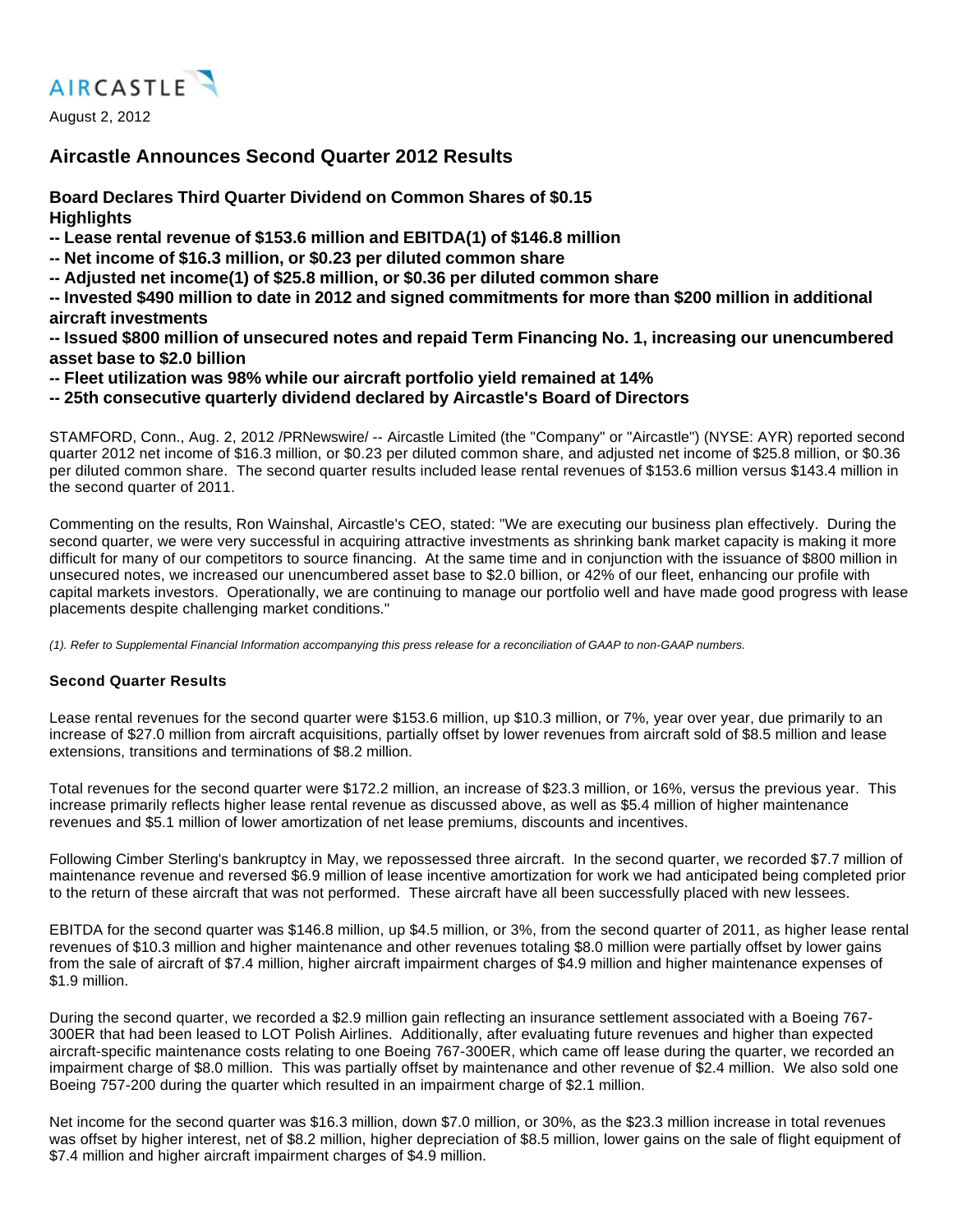Adjusted net income for the quarter was \$25.8 million, down \$6.4 million year over year, and reflects higher total revenues of \$23.3 million offset by higher depreciation of \$8.5 million, higher adjusted interest expense of \$7.4 million, lower gains on sale of flight equipment of \$7.4 million, higher aircraft impairment charges of \$4.9 million and higher maintenance costs of \$1.9 million.

### **Aviation Assets**

Thus far in 2012, we have invested \$490 million in aircraft and aircraft-secured debt investments consisting of 14 aircraft and one secured loan. More than \$400 million of these investments were completed during the second quarter. In addition, we have entered into commitments to acquire more than \$200 million in aircraft which we expect to close during the second half of 2012.

With respect to aircraft sales, during the second quarter we disposed of two aircraft: the Boeing 767-300ER leased to LOT Polish Airlines as mentioned above, and one Boeing 757-200 aircraft that had been scheduled to come off lease later this year and that we sold to the lessee.

As of June 30, 2012, Aircastle owned 155 aircraft having a net book value of \$4.7 billion. Of these, 67 aircraft with a net book value of \$2.0 billion are unencumbered.

|                                                                                               | <b>Owned Aircraft</b><br>as of |
|-----------------------------------------------------------------------------------------------|--------------------------------|
|                                                                                               | June 30,                       |
|                                                                                               | $2012^{(A)}$                   |
| 129 Passenger Aircraft                                                                        | 70%                            |
| 26 Freighter Aircraft                                                                         | 30%                            |
| Number of Lessees                                                                             | 67                             |
| Number of Countries                                                                           | 36                             |
| Weighted Average Remaining Lease Term (years) <sup>(B)</sup>                                  | 4.9                            |
| Weighted Average Fleet Utilization during the three months ended June 30, 2012 <sup>(C)</sup> | 98%                            |
| Portfolio Yield for the Second Quarter 2012 <sup>(D)</sup>                                    | 14%                            |

(A) Percentages calculated using net book value of flight equipment held for lease and net investment in finance leases as of June 30, 2012.

(B) Weighted average remaining lease term (years) by net book value.

(C) Aircraft on-lease days as a percent of total days in period weighted by net book value, excluding aircraft in freighter conversion.

(D) Lease rental revenue for the period as a percent of average net book value of flight equipment held for lease for the period; quarterly information is annualized.

### **Financing Update**

In April 2012, we closed an \$800 million unsecured notes offering, consisting of \$500 million of 6.75% senior notes due 2017 and \$300 million of 7.625% senior notes due in 2020, both of which were issued at par. Aircastle used the net proceeds from the offering to repay outstanding indebtedness under its Term Financing No. 1 and the termination of associated interest rate derivatives, with the balance used for general corporate purposes, including the purchase of aviation assets.

In June 2012, our new five-year interest rate swap arrangement became effective for Securitization No. 2, resulting in a new fixed pay interest rate of 1.58%. The new swap arrangement provides a significant reduction in interest costs compared to the previous equivalent rate of 5.56% with estimated savings of approximately \$30 million over the next twelve months. The new swap arrangement was structured to hedge approximately 75% of the expected debt balance of Securitization No. 2 and matures in June of 2017.

Also in April 2012, we delivered a new Airbus A330-200 aircraft on long-term lease to Virgin Australia Airlines, one of Australia's leading carriers. Debt financing for this purchase was arranged and provided by The Bank of Tokyo — Mitsubishi UFJ, Ltd. (BTMU) and supported by a guarantee from Compagnie Francaise d'Assurance pour le Commerce Exterieur (COFACE), the French export credit agency. This debt bears interest at a fixed rate of 3.81% per annum and will be repaid over twelve years.

### **Common Dividend**

On August 1, 2012, Aircastle's Board of Directors declared a third quarter 2012 cash dividend on its common shares of \$0.15 per share, payable on September 14, 2012 to shareholders of record on August 31, 2012.

#### **Share Repurchase Authorization**

On May 24, 2012 the Company's Board of Directors authorized the repurchase of up to \$50 million of the Company's common shares. Under the program, the Company may purchase its common shares from time to time in the open market or in privately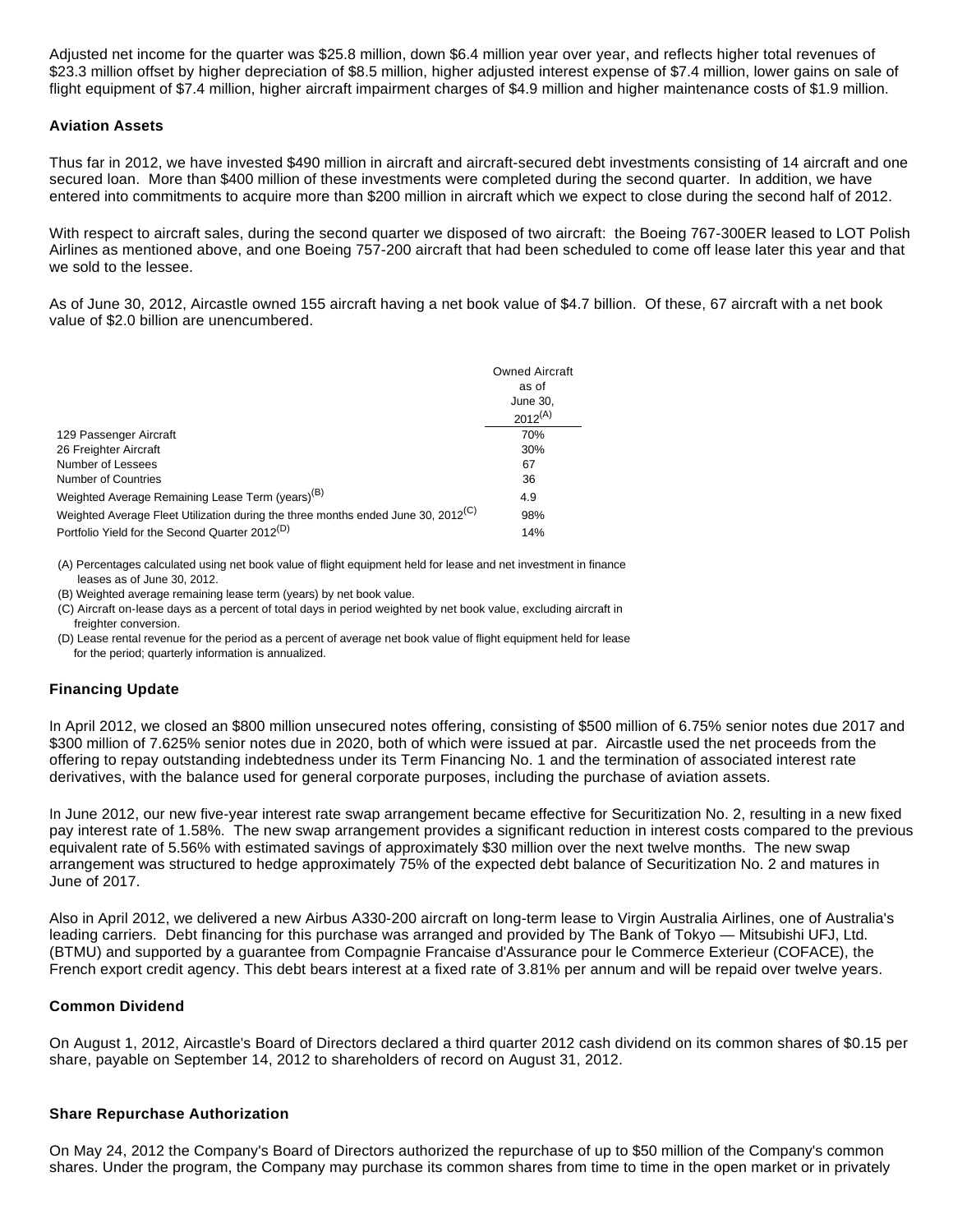negotiated transactions. The amount and timing of the purchases will depend on a number of factors including the price and availability of the Company's common shares, trading volume and general market conditions. The Company may also from time to time establish a trading plan under Rule 10b5-1 of the Securities Exchange Act of 1934 to facilitate purchases of its common shares under this authorization.

## **Conference Call**

In connection with this earnings release, management will host an earnings conference call on Thursday, August 2, 2012 at 10:00 A.M. Eastern time. All interested parties are welcome to participate on the live call. The conference call can be accessed by dialing (877) 857-6151 (from within the U.S. and Canada) or (719) 325-4940 (from outside of the U.S. and Canada) ten minutes prior to the scheduled start and referencing the "Aircastle Second Quarter Earnings Call."

A simultaneous webcast of the conference call will be available to the public on a listen-only basis at [www.aircastle.com](http://www.aircastle.com/). Please allow extra time prior to the call to visit the site and download the necessary software required to listen to the internet broadcast. A replay of the webcast will be available for three months following the call. In addition to this earnings release an accompanying power point presentation has been posted to the Investor Relations section of Aircastle's website.

For those who are not available to listen to the live call, a replay will be available until 11:59 P.M. Eastern time on Thursday, August 30, 2012 by dialing (888) 203-1112 (from within the U.S. and Canada) or (719) 457-0820 (from outside of the U.S. and Canada); please reference passcode "5002334."

### **About Aircastle Limited**

Aircastle Limited is a global company that acquires, leases and sells high-utility commercial jet aircraft to airlines throughout the world. As of June 30, 2012, Aircastle's aircraft portfolio consisted of 155 aircraft on lease with 67 customers located in 36 countries.

### **Safe Harbor**

Certain items in this press release and other information we provide from time to time, may constitute forward-looking statements within the meaning of the Private Securities Litigation Reform Act of 1995 including, but not necessarily limited to, statements relating to our ability to acquire, sell, lease or finance aircraft, raise capital, pay dividends, and increase revenues, earnings, EBITDA and Adjusted Net Income and the global aviation industry and aircraft leasing sector. Words such as "anticipates," "expects," "intends," "plans," "projects," "believes," "may," "will," "would," "could," "should," "seeks," "estimates" and variations on these words and similar expressions are intended to identify such forward-looking statements. These statements are based on management's current expectations and beliefs and are subject to a number of factors that could lead to actual results materially different from those described in the forward-looking statements; Aircastle Limited can give no assurance that its expectations will be attained. Accordingly, you should not place undue reliance on any forward-looking statements contained in this press release. Factors that could have a material adverse effect on our operations and future prospects or that could cause actual results to differ materially from Aircastle Limited's expectations include, but are not limited to, significant capital markets disruption and volatility, and the significant contraction in the availability of bank financing which may adversely affect our continued ability to obtain additional capital to finance new investments or our working capital needs; volatility in the value of our aircraft; general economic conditions and business conditions affecting demand for aircraft and lease rates; our continued ability to obtain favorable tax treatment in Bermuda, Ireland and other jurisdictions; our ability to pay dividends; high or volatile fuel prices, lack of access to capital, reduced load factors and/or reduced yields, operational disruptions caused by political unrest in North Africa, the Middle East or elsewhere, uncertainties in the Eurozone arising from the sovereign debt crisis and other factors affecting the creditworthiness of our airline customers and their ability to continue to perform their obligations under our leases; termination payments on our interest rate hedges; and other risks detailed from time to time in Aircastle Limited's filings with the Securities and Exchange Commission ("SEC"), including as previously disclosed in Aircastle's 2011 Annual Report on Form 10-K, and in our other filings with the SEC, press releases and other communications. In addition, new risks and uncertainties emerge from time to time, and it is not possible for Aircastle to predict or assess the impact of every factor that may cause its actual results to differ from those contained in any forward-looking statements. Such forward-looking statements speak only as of the date of this press release. Aircastle Limited expressly disclaims any obligation to release publicly any updates or revisions to any forward-looking statements contained herein to reflect any change in its expectations with regard thereto or change in events, conditions or circumstances on which any statement is based.

> **Aircastle Limited and Subsidiaries Consolidated Balance Sheets (Dollars in thousands, except share data)**

**June 30, 2012**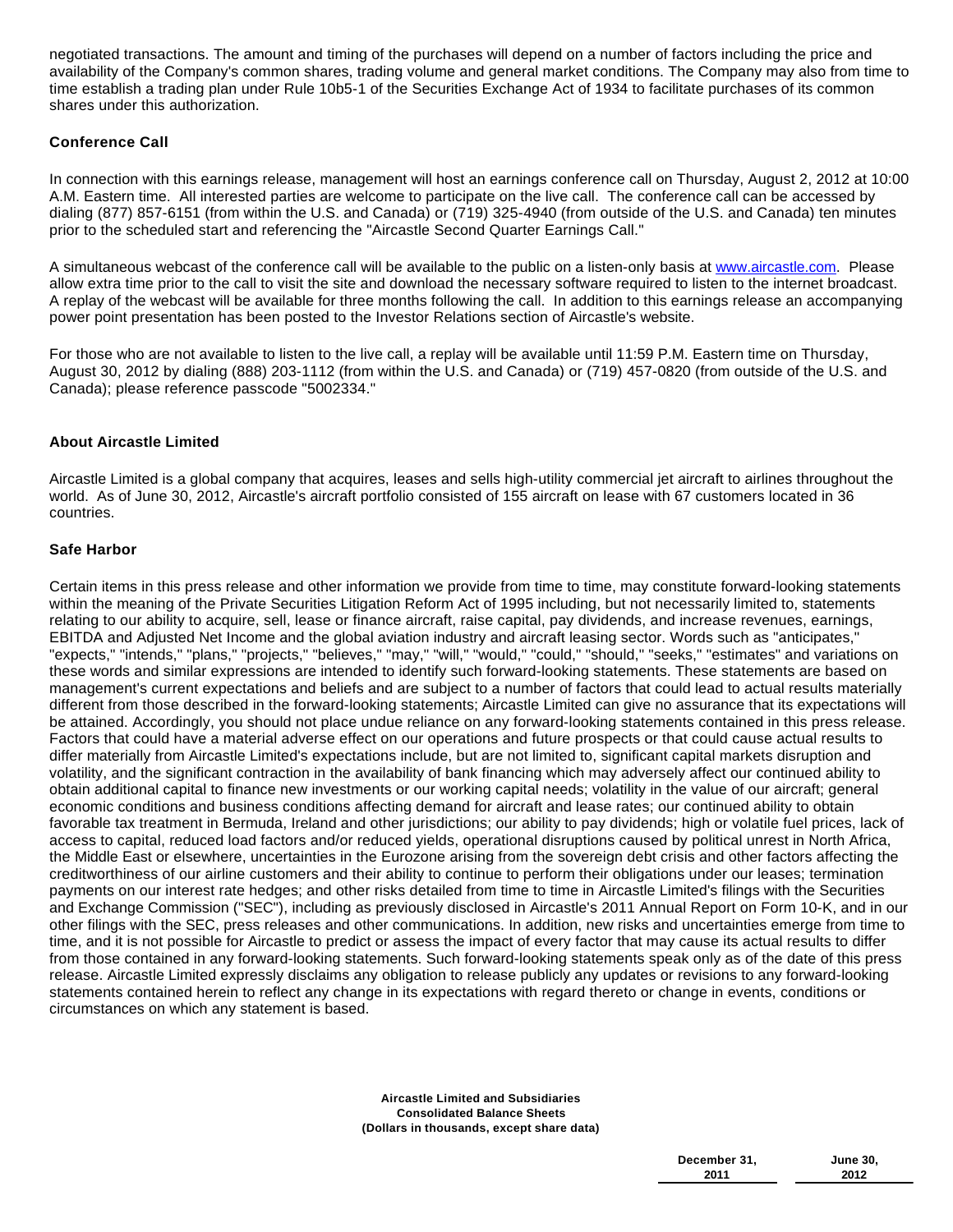|                                                                                                            |                 | (Unaudited)     |
|------------------------------------------------------------------------------------------------------------|-----------------|-----------------|
| <b>ASSETS</b>                                                                                              |                 |                 |
| Cash and cash equivalents                                                                                  | \$<br>295,522   | \$<br>291,062   |
| Accounts receivable                                                                                        | 3,646           | 3,129           |
| Restricted cash and cash equivalents                                                                       | 247,452         | 137,803         |
| Restricted liquidity facility collateral                                                                   | 110,000         | 107,000         |
| Flight equipment held for lease, net of accumulated depreciation of \$981,932 and \$1,094,244              | 4,387,986       | 4,604,493       |
| Net investment in finance leases                                                                           |                 | 90,024          |
| Aircraft purchase deposits and progress payments                                                           | 89,806          | 5,150           |
| Other assets                                                                                               | 90,047          | 162,876         |
| <b>Total assets</b>                                                                                        | \$<br>5,224,459 | \$<br>5,401,537 |
| <b>LIABILITIES AND SHAREHOLDERS' EQUITY</b>                                                                |                 |                 |
| <b>LIABILITIES</b>                                                                                         |                 |                 |
| Borrowings from secured financings (including borrowings of ACS Ireland VIEs of \$295,952 and \$231,242,   |                 |                 |
| respectively)                                                                                              | \$<br>2,535,759 | \$<br>1,924,435 |
| Borrowings from unsecured financings                                                                       | 450,757         | 1,250,700       |
| Accounts payable, accrued expenses and other liabilities                                                   | 105,432         | 104,852         |
| Lease rentals received in advance                                                                          | 46,105          | 48,061          |
| Liquidity facility                                                                                         | 110,000         | 107,000         |
| Security deposits                                                                                          | 83,037          | 82,032          |
| Maintenance payments                                                                                       | 347,122         | 349,125         |
| Fair value of derivative liabilities                                                                       | 141,639         | 67,939          |
| <b>Total liabilities</b>                                                                                   | 3,819,851       | 3,934,144       |
| <b>Commitments and Contingencies</b>                                                                       |                 |                 |
| <b>SHAREHOLDERS' EQUITY</b>                                                                                |                 |                 |
| Preference shares, \$.01 par value, 50,000,000 shares authorized, no shares issued and outstanding         |                 |                 |
| Common shares, \$.01 par value, 250,000,000 shares authorized, 72,258,472 shares issued and outstanding at |                 |                 |
| December 31, 2011; and 72,249,408 shares issued and outstanding at June 30, 2012                           | 723             | 722             |
| Additional paid-in capital                                                                                 | 1,400,090       | 1,400,443       |
| Retained earnings                                                                                          | 191,476         | 218,690         |
| Accumulated other comprehensive loss                                                                       | (187, 681)      | (152, 462)      |
| Total shareholders' equity                                                                                 | 1,404,608       | 1,467,393       |
| Total liabilities and shareholders' equity                                                                 | \$<br>5,224,459 | \$<br>5,401,537 |

#### **Aircastle Limited and Subsidiaries Consolidated Statements of Income (Dollars in thousands, except per share amounts)** (Unaudited)

|                                                                                                                                                                                                                       |               | <b>Three Months Ended</b><br><b>June 30,</b> |               | <b>Six Months Ended</b><br><b>June 30,</b> |
|-----------------------------------------------------------------------------------------------------------------------------------------------------------------------------------------------------------------------|---------------|----------------------------------------------|---------------|--------------------------------------------|
|                                                                                                                                                                                                                       | 2011          | 2012                                         | 2011          | 2012                                       |
| Revenues:                                                                                                                                                                                                             |               |                                              |               |                                            |
| Lease rental revenue                                                                                                                                                                                                  | 143,355<br>\$ | \$<br>153,624                                | \$<br>284,471 | 305,866<br>\$                              |
| Amortization of lease premiums, discounts and lease incentives                                                                                                                                                        | (3,030)       | 2,044                                        | (6, 132)      | 446                                        |
| Maintenance revenue                                                                                                                                                                                                   | 8,162         | 13,535                                       | 25,006        | 26,182                                     |
| Total lease rentals                                                                                                                                                                                                   | 148,487       | 169,203                                      | 303,345       | 332,494                                    |
| Other revenue                                                                                                                                                                                                         | 351           | 2,978                                        | 3,407         | 4,602                                      |
| <b>Total revenues</b>                                                                                                                                                                                                 | 148,838       | 172,181                                      | 306,752       | 337,096                                    |
| Expenses:                                                                                                                                                                                                             |               |                                              |               |                                            |
| Depreciation                                                                                                                                                                                                          | 58,576        | 67,097                                       | 118,167       | 131,611                                    |
| Interest, net<br>Selling, general and administrative (including non-cash share<br>based payment expense of \$1,178 and \$929 for the three months<br>ended, and \$3,073 and \$2,105 for the six months ended June 30, | 55,893        | 64,121                                       | 101,512       | 113,102                                    |
| 2011 and 2012, respectively)                                                                                                                                                                                          | 11,578        | 11,511                                       | 24,109        | 24,709                                     |
| Impairment of Aircraft                                                                                                                                                                                                | 5,200         | 10,111                                       | 5,200         | 10,111                                     |
| Maintenance and other costs                                                                                                                                                                                           | 3,369         | 5,243                                        | 6,899         | 8,017                                      |
| Total expenses                                                                                                                                                                                                        | 134,616       | 158,083                                      | 255,887       | 287,550                                    |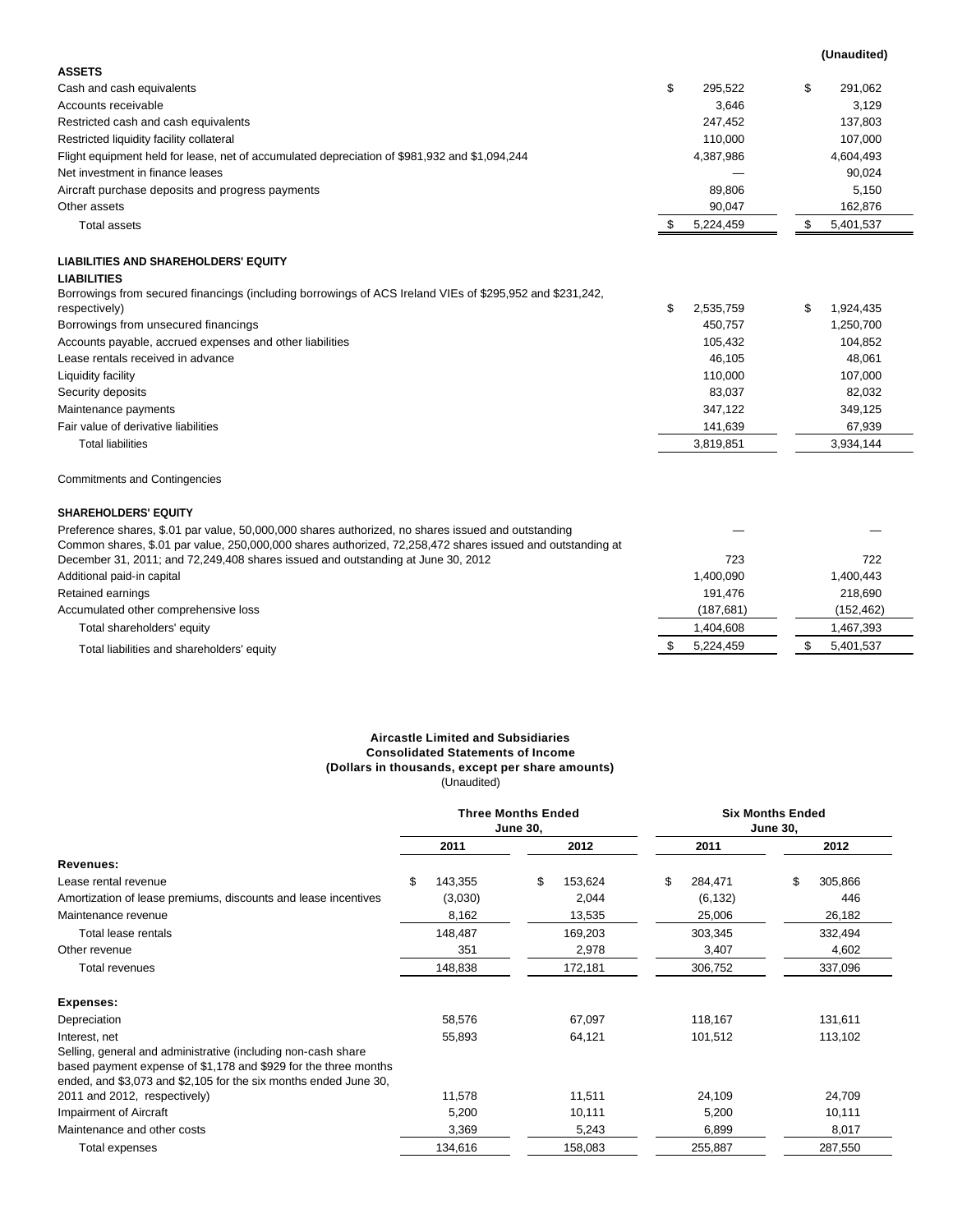### **Other income (expense):**

| 10,299 |   | 2,855  |     | 19,961 | 3,051       |
|--------|---|--------|-----|--------|-------------|
| 323    |   | 717    |     | (36)   | 604         |
| 10,622 |   | 3,572  |     | 19,925 | 3,655       |
| 24,844 |   | 17,670 |     | 70,790 | 53,201      |
| 1,535  |   | 1,346  |     | 4,804  | 4,275       |
| 23,309 |   | 16,324 |     | 65,986 | 48,926      |
|        |   |        |     |        |             |
| 0.30   |   | 0.23   |     | 0.84   | 0.68        |
|        |   |        |     |        |             |
| 0.30   |   | 0.23   | \$. | 0.84   | 0.68        |
| 0.125  | S | 0.150  | \$  | 0.225  | \$<br>0.300 |
|        |   |        |     |        |             |

#### **Aircastle Limited and Subsidiaries Consolidated Statements of Comprehensive Income (Dollars in thousands) (Unaudited)**

**Three Months Ended June 30, Six Months Ended June 30, 2011 2012 2011 2012** Net income \$ 23,309 \$ 16,324 \$ 65,986 \$ 48,926 Other comprehensive income, net of tax: Net change in fair value of derivatives, net of tax expense of \$128 and \$139 for the three months ended, and \$528 and \$428 for the six months ended June 30, 2011 and 2012, respectively 578 5,799 24,046 22,282 Net derivative loss reclassified into earnings  $12,937$   $8,866$   $8,226$   $12,937$ Other comprehensive income  $5,969$   $14,665$   $32,272$   $35,219$ Total comprehensive income **\$ 29,278** \$ 30,989 \$ 98,258 \$ 84,145

#### **Aircastle Limited and Subsidiaries Consolidated Statements of Cash Flows (Dollars in thousands) (Unaudited)**

|                                                                                   | Six Months Ended June 30, |              |  |
|-----------------------------------------------------------------------------------|---------------------------|--------------|--|
|                                                                                   | 2011                      | 2012         |  |
| Cash flows from operating activities:                                             |                           |              |  |
| Net income                                                                        | \$<br>65,986              | \$<br>48,926 |  |
| Adjustments to reconcile net income to net cash provided by operating activities: |                           |              |  |
| Depreciation                                                                      | 118,167                   | 131,611      |  |
| Amortization of deferred financing costs                                          | 9,417                     | 7.691        |  |
| Amortization of net lease discounts and lease incentives                          | 6.132                     | (446)        |  |
| Deferred income taxes                                                             | 2,712                     | 2,457        |  |
| Non-cash share based payment expense                                              | 3,073                     | 2,105        |  |
| Cash flow hedges reclassified into earnings                                       | 8,226                     | 12,937       |  |
| Ineffective portion of cash flow hedges                                           | (598)                     | 366          |  |
| Security deposits and maintenance payments included in earnings                   | (25, 282)                 | (25, 818)    |  |
| Gain on sale of flight equipment                                                  | (19,961)                  | (3,051)      |  |
| Impairment of Aircraft                                                            | 5,200                     | 10,111       |  |
| Other                                                                             | 566                       | (1,222)      |  |
| Changes in certain assets and liabilities:                                        |                           |              |  |
| Accounts receivable                                                               | (1,366)                   | (4, 434)     |  |
| Restricted cash and cash equivalents related to operating activities              | 9,379                     |              |  |
| Other assets                                                                      | (1,276)                   | (1,970)      |  |
| Accounts payable, accrued expenses and other liabilities                          | (11, 861)                 | 12,183       |  |
| Lease rentals received in advance                                                 | (5,231)                   | 662          |  |
| Net cash provided by operating activities                                         | 163,283                   | 192,108      |  |
|                                                                                   |                           |              |  |

**Cash flows from investing activities:**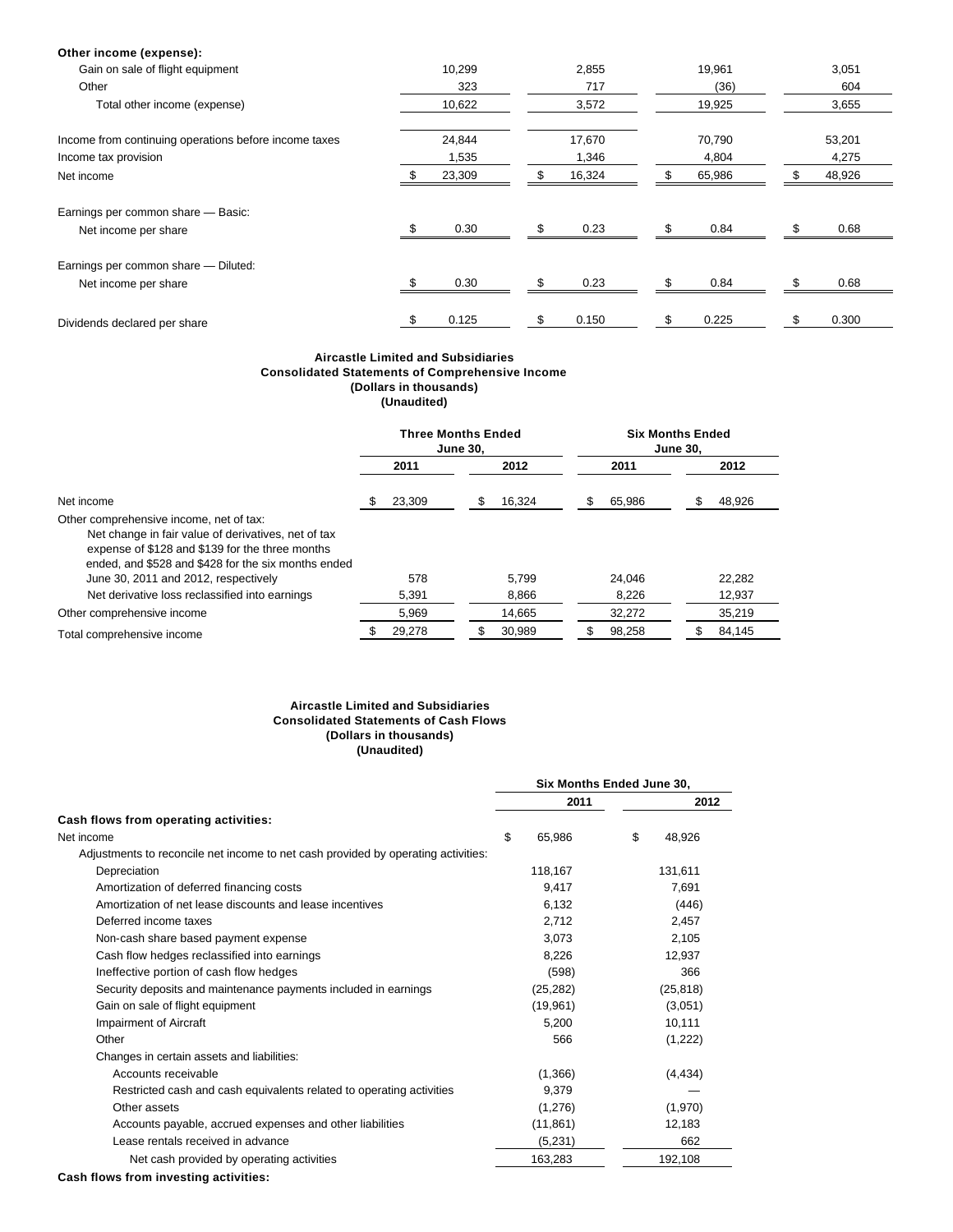| Acquisition and improvement of flight equipment and lease incentives     | (196, 132)    | (324, 831)    |
|--------------------------------------------------------------------------|---------------|---------------|
| Proceeds from sale of flight equipment                                   | 151,577       | 36,013        |
| Restricted cash and cash equivalents related to sale of flight equipment |               | 4,762         |
| Aircraft purchase deposits and progress payments                         | (76, 897)     | (23, 955)     |
| Net investment in finance leases                                         |               | (91,500)      |
| Collections on finance leases                                            |               | 1,476         |
| Purchase of debt investment                                              |               | (43, 626)     |
| Principal repayments on debt investment                                  |               | 3,245         |
| Other                                                                    | (10)          | (126)         |
| Net cash used in investing activities                                    | (121, 462)    | (438, 542)    |
| Cash flows from financing activities:                                    |               |               |
| Repurchase of shares                                                     | (61, 403)     | (2, 129)      |
| Proceeds from term debt financings                                       | 230,333       | 877,100       |
| Securitization and term debt financing repayments                        | (252, 912)    | (688, 424)    |
| Deferred financing costs                                                 | (11, 253)     | (17, 710)     |
| Restricted secured liquidity facility collateral                         | (37,000)      | 3,000         |
| Secured liquidity facility collateral                                    | 37,000        | (3,000)       |
| Restricted cash and cash equivalents related to financing activities     | (3, 572)      | 104,887       |
| Security deposits received                                               | 10,317        | 8,310         |
| Security deposits returned                                               | (7, 764)      | (3,067)       |
| Maintenance payments received                                            | 57,571        | 62,496        |
| Maintenance payments returned                                            | (43, 257)     | (27,020)      |
| Payments for terminated cash flow hedges                                 |               | (50, 757)     |
| Dividends paid                                                           | (15, 821)     | (21, 712)     |
| Net cash (used in) provided by financing activities                      | (97, 761)     | 241,974       |
| Net increase (decrease) in cash and cash equivalents                     | (55,940)      | (4,460)       |
| Cash and cash equivalents at beginning of period                         | 239,957       | 295,522       |
| Cash and cash equivalents at end of period                               | \$<br>184,017 | \$<br>291,062 |

#### **Aircastle Limited and Subsidiaries Supplemental Financial Information (Amount in thousands, except per share amounts) (Unaudited)**

|                                                |           | <b>Three Months Ended</b><br><b>June 30,</b> |                        | <b>Six Months Ended</b><br><b>June 30,</b> |
|------------------------------------------------|-----------|----------------------------------------------|------------------------|--------------------------------------------|
|                                                | 2011      | 2012                                         | 2011                   | 2012                                       |
|                                                |           |                                              | (Dollars in thousands) |                                            |
| Revenues                                       | \$148,838 | \$172,181                                    | \$306,752              | \$337,096                                  |
| <b>EBITDA</b>                                  | \$142,343 | \$146,844                                    | \$296,601              | \$297,468                                  |
| Adjusted Net Income                            | \$32,120  | \$25,756                                     | \$76,576               | \$58,128                                   |
| Adjusted net income allocable to common shares | \$31,694  | \$25,546                                     | \$75,640               | \$57,638                                   |
| Per common share - Basic                       | \$0.42    | \$0.36                                       | \$0.98                 | \$0.80                                     |
| Per common share - Diluted                     | \$0.42    | \$0.36                                       | \$0.98                 | \$0.80                                     |
| Basic common shares outstanding                | 75,701    | 71,723                                       | 77,235                 | 71,710                                     |
| Diluted common shares outstanding              | 75,701    | 71,723                                       | 77,235                 | 71,710                                     |

Refer to the selected information accompanying this press release for a reconciliation of GAAP to Non-GAAP information.

**Aircastle Limited and Subsidiaries Reconciliation of GAAP to Non-GAAP Measures EBITDA Reconciliation (Dollars in thousands) (Unaudited)**

> **Three Months Ended June 30,**

**Six Months Ended June 30,**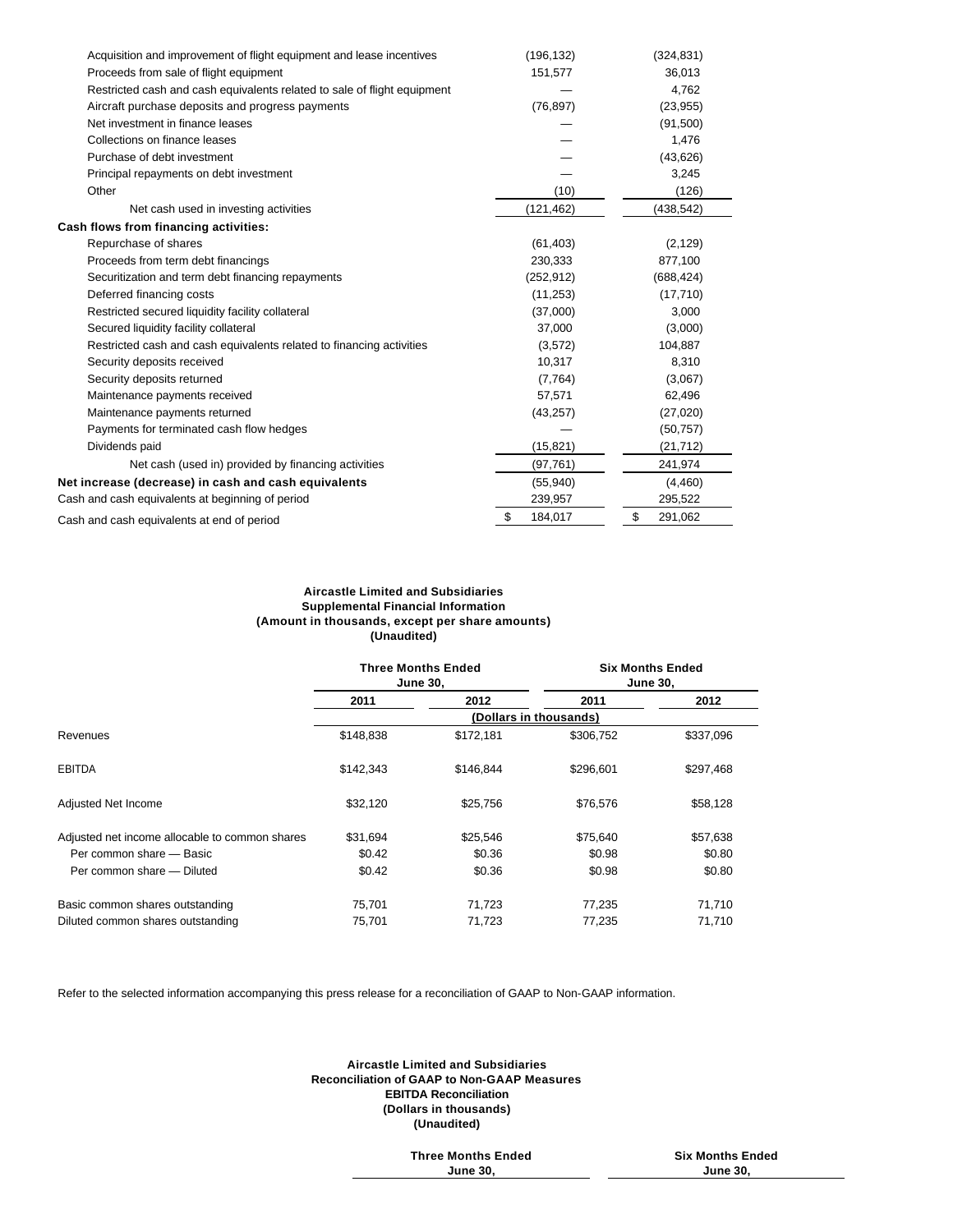|                                                          | 2011    | 2012                   |  | 2011    |  | 2012    |
|----------------------------------------------------------|---------|------------------------|--|---------|--|---------|
|                                                          |         | (Dollars in thousands) |  |         |  |         |
| Net income                                               | 23.309  | 16.324                 |  | 65.986  |  | 48.926  |
| Depreciation                                             | 58,576  | 67.097                 |  | 118.167 |  | 131,611 |
| Amortization of net lease discounts and lease incentives | 3.030   | (2,044)                |  | 6.132   |  | (446)   |
| Interest, net                                            | 55,893  | 64,121                 |  | 101,512 |  | 113,102 |
| Income tax provision                                     | 1.535   | 1.346                  |  | 4.804   |  | 4.275   |
| <b>EBITDA</b>                                            | 142,343 | 146.844                |  | 296.601 |  | 297,468 |

We define EBITDA as income from continuing operations before income taxes, interest expense, and depreciation and amortization. We use EBITDA to assess our consolidated financial and operating performance, and we believe this non-GAAP measure is helpful in identifying trends in our performance. Using EBITDA assists us in comparing our operating performance on a consistent basis by removing the impact of our capital structure (primarily interest charges on our outstanding debt) and asset base (primarily depreciation and amortization) from our operating results.

#### **Aircastle Limited and Subsidiaries Reconciliation of GAAP to Non-GAAP Measures Adjusted Net Income Reconciliation (Dollars in thousands) (Unaudited)**

|                                                                     | <b>Three Months Ended</b><br><b>June 30.</b> |        |   |                        | <b>Six Months Ended</b><br><b>June 30.</b> |        |    |        |
|---------------------------------------------------------------------|----------------------------------------------|--------|---|------------------------|--------------------------------------------|--------|----|--------|
|                                                                     | 2011                                         |        |   | 2012                   |                                            | 2011   |    | 2012   |
|                                                                     |                                              |        |   | (Dollars in thousands) |                                            |        |    |        |
| Net income                                                          | \$                                           | 23.309 | S | 16,324                 | \$                                         | 65,986 | \$ | 48,926 |
| Ineffective portion and termination of hedges $(1)$                 |                                              | 1.724  |   | 1,885                  |                                            | 1.249  |    | 366    |
| Mark to market of interest rate derivative contracts <sup>(2)</sup> |                                              | 257    |   | (712)                  |                                            | 616    |    | (599)  |
| Loan termination payment <sup>(1)</sup>                             |                                              | 3.196  |   |                        |                                            | 3.196  |    |        |
| Write-off of deferred financing fees <sup>(1)</sup>                 |                                              | 2.456  |   | 2.914                  |                                            | 2.456  |    | 2,914  |
| Stock compensation expense <sup>(3)</sup>                           |                                              | 1.178  |   | 929                    |                                            | 3,073  |    | 2,105  |
| Term Financing No. 1 hedge loss amortization charges <sup>(1)</sup> |                                              |        |   | 4,416                  |                                            |        |    | 4,416  |
| Adjusted net income                                                 |                                              | 32,120 |   | 25,756                 |                                            | 76,576 |    | 58,128 |

(1) Included in Interest, net.

(2) Included in Other income (expense).

(3) Included in Selling, general and administrative expenses.

Beginning with the quarter ended March 31, 2012, management, to be more consistent with reporting practices of peer aircraft leasing companies, has revised the calculation of Adjusted Net Income ("ANI") to no longer exclude gains (losses) on sales of assets, and to exclude non-cash share based payment expense in the calculation of ANI. Beginning with our Quarterly Report for the quarter ended June 30, 2012, we also excluded Term Financing No. 1 hedge loss amortization charges which will be reported in Interest, net on our consolidated statement of income from the calculation of ANI. The calculation of ANI for the three months ended June 30, 2011 has been revised to be comparable with the current period presentation.

Management believes that ANI, when viewed in conjunction with the Company's results under GAAP and the above reconciliation, provide useful information about operating and period-over-period performance, and provide additional information that is useful for evaluating the underlying operating performance of our business without regard to periodic reporting elements related to interest rate derivative accounting and non-cash share based compensation. However, ANI is not a measure of financial performance or liquidity under GAAP and, accordingly, should not be considered as alternatives to net income (loss) or cash flow from operating activities as indicators of operating performance or liquidity.

> **Aircastle Limited and Subsidiaries Reconciliation of GAAP to Non-GAAP Measures Reconciliation of Net Income Allocable to Common Shares (In thousands) (Unaudited)**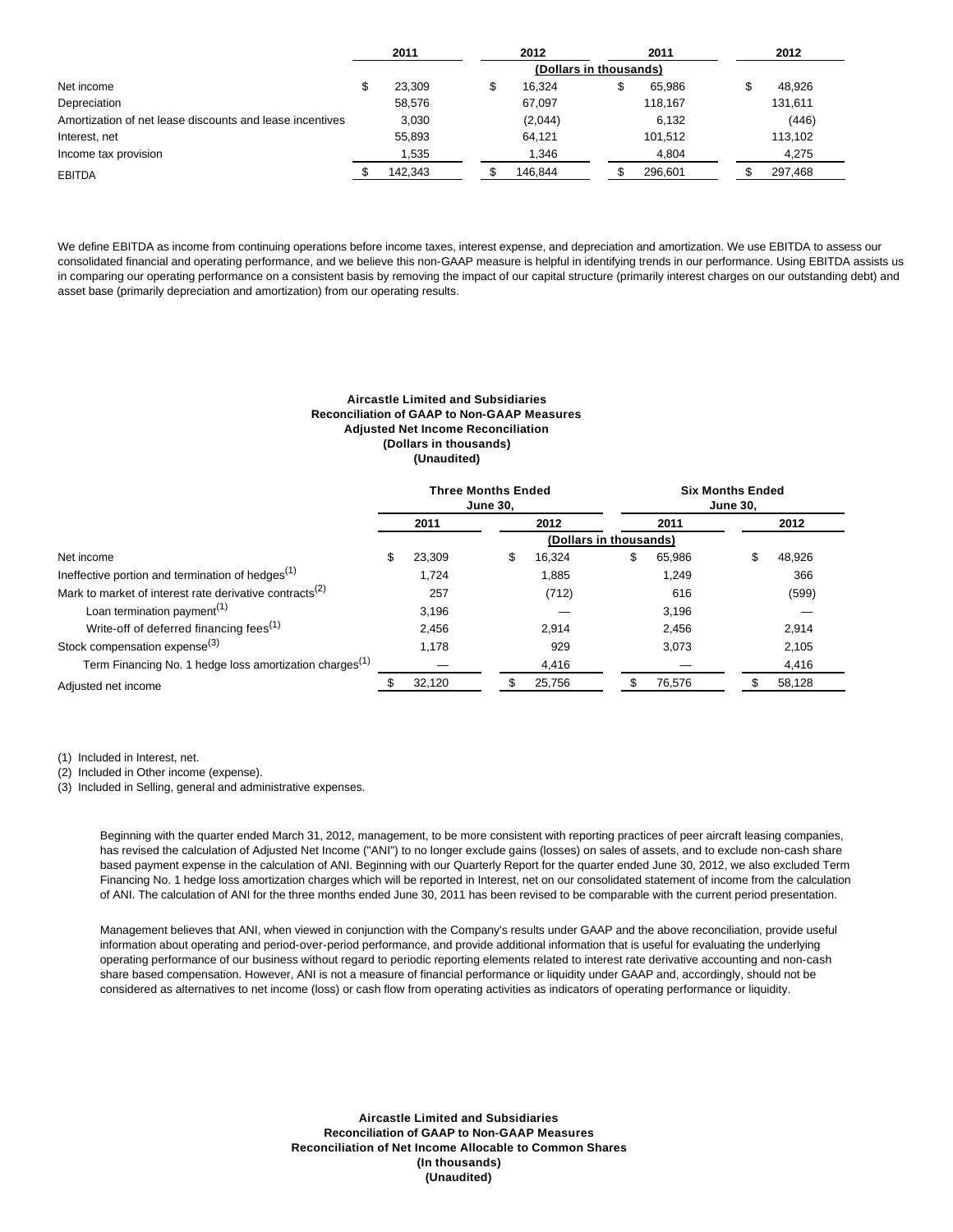|                                                                         |               | <b>Three Months Ended</b><br>June 30, 2012 | <b>Six Months Ended</b><br>June 30, 2012 |                        |
|-------------------------------------------------------------------------|---------------|--------------------------------------------|------------------------------------------|------------------------|
| Weighted-average shares:                                                | <b>Shares</b> | Percent <sup>(2)</sup>                     | <b>Shares</b>                            | Percent <sup>(2)</sup> |
| Common shares outstanding - Basic                                       | 71.723        | 99.19%                                     | 71.710                                   | 99.16%                 |
| Unvested restricted common shares                                       | 589           | .81%                                       | 610                                      | .84%                   |
| Total weighted-average shares outstanding                               | 72,312        | 100.00%                                    | 72,320                                   | 100.00%                |
| Net income allocation                                                   |               |                                            |                                          |                        |
| Net income                                                              | \$16,324      | 100.00%                                    | \$48,926                                 | 100.00%                |
| Distributed and undistributed earnings allocated to unvested restricted |               |                                            |                                          |                        |
| shares                                                                  | (133)         | $(.81\%)$                                  | (412)                                    | $.84\%$                |
| Earnings available to common shares                                     | \$16,191      | 99.19%                                     | \$48,514                                 | 99.16%                 |
| Adjusted net income allocation                                          |               |                                            |                                          |                        |
| Adjusted net income                                                     | \$25,756      | 100.00%                                    | \$58,128                                 | 100.00%                |
| Amounts allocated to unvested restricted shares                         | (210)         | $.81\%$                                    | (490)                                    | $.84\%$                |
| Amounts allocated to common shares                                      | \$25,546      | 99.19%                                     | \$57,638                                 | 99.16%                 |

(1) The Company had no dilutive common share equivalents for the periods presented.

(2) Percentages rounded to two decimal places.

#### **Aircastle Limited and Subsidiaries Reconciliation of GAAP to Non-GAAP Measures Reconciliation of Net Income Allocable to Common Shares (In thousands) (Unaudited)**

|                                                                                       |               | <b>Three Months Ended</b><br>June 30, 2011 | <b>Six Months Ended</b><br>June 30, 2011 |                        |
|---------------------------------------------------------------------------------------|---------------|--------------------------------------------|------------------------------------------|------------------------|
| Weighted-average shares:                                                              | <b>Shares</b> | Percent <sup>(2)</sup>                     | <b>Shares</b>                            | Percent <sup>(2)</sup> |
| Common shares outstanding - Basic                                                     | 75.701        | 98.67%                                     | 77.235                                   | 98.78%                 |
| Unvested restricted common shares                                                     | 1,018         | 1.33%                                      | 956                                      | 1.22%                  |
| Total weighted-average shares outstanding                                             | 76,719        | 100.00%                                    | 78,191                                   | 100.00%                |
| Net income allocation                                                                 |               |                                            |                                          |                        |
| Net income<br>Distributed and undistributed earnings allocated to unvested restricted | \$23.309      | 100.00%                                    | \$65.986                                 | 100.00%                |
| shares                                                                                | (309)         | $(1.33\%)$                                 | (807)                                    | $(1.22\%)$             |
| Earnings available to common shares                                                   | \$23,000      | 98.67%                                     | \$65,179                                 | 98.78%                 |
| Adjusted net income allocation                                                        |               |                                            |                                          |                        |
| Adjusted net income                                                                   | \$32,120      | 100.00%                                    | \$76,576                                 | 100.00%                |
| Amounts allocated to unvested restricted shares                                       | (426)         | (1.33%)                                    | (936)                                    | (1.22%)                |
| Amounts allocated to common shares                                                    | \$31,694      | 98.67%                                     | \$75.640                                 | 98.78%                 |

(1) The Company had no dilutive common share equivalents for the periods presented.

(2) Percentages rounded to two decimal places.

Contact: Frank Constantinople, SVP Investor Relations Tel: +1-203-504-1063 [fconstantinople@aircastle.com](mailto:fconstantinople@aircastle.com) 

The IGB Group Leon Berman